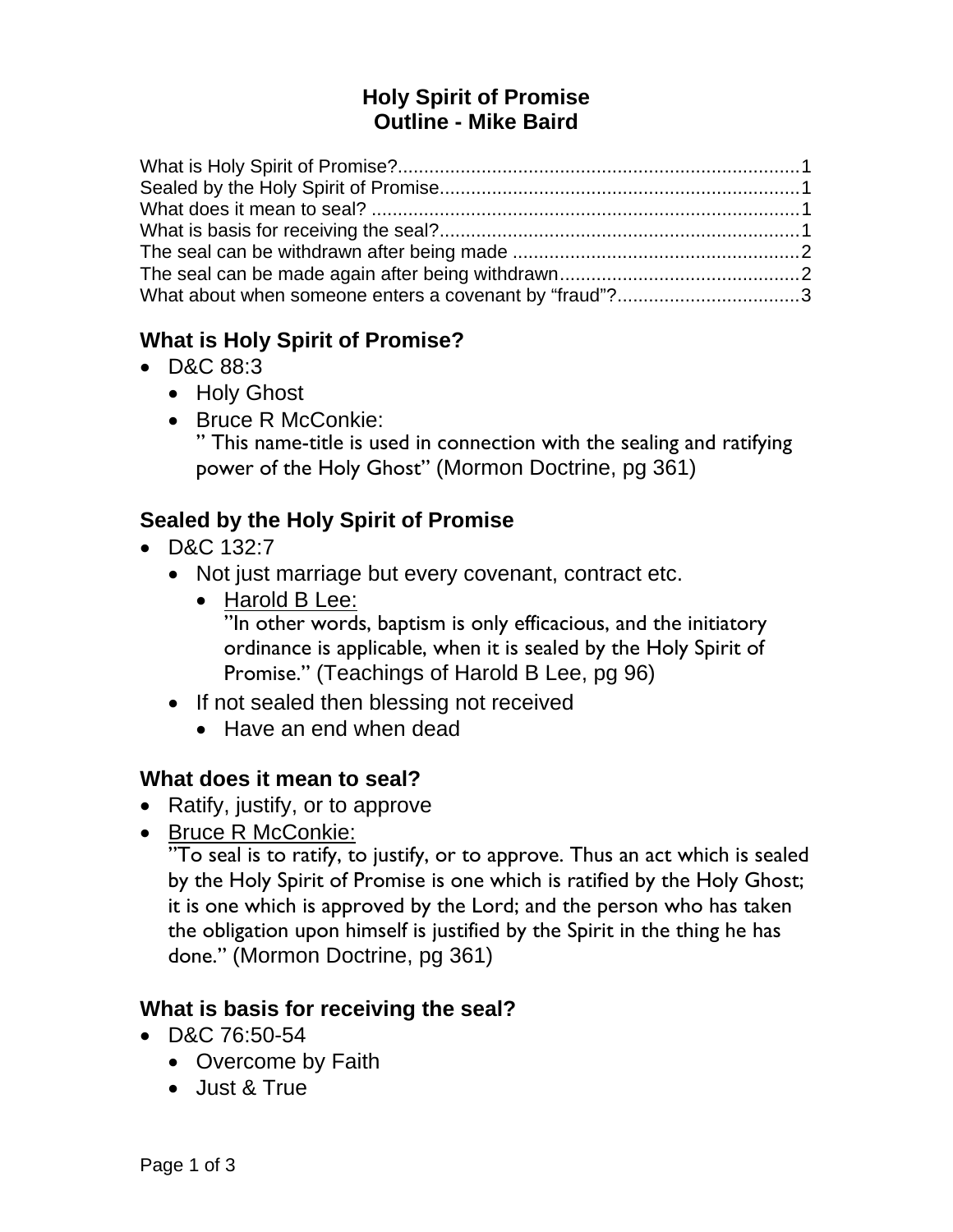Joseph Fielding Smith:

"When a man and a woman, in all sincerity, enter into a covenant of marriage for time and all eternity (and after they have "overcome by faith," and are "just and true"), the Holy Ghost-who is the Spirit of promise-bears record of or ratifies that sealing. In other words, he seals the promises appertaining to the marriage covenant upon them." (Doctrines of Salvation, Vol II, pg 98)

• Harold B Lee:

" The Holy Spirit of Promise is the Holy Ghost, which searches the hearts of men, one who reads our thoughts and our doings, and until He gives His sealing approval, then only will our blessings be efficacious and of full force when we are out of this world." (Teachings of Harold B Lee, pg 16)

• Harold B Lee:

"Now, we may have been baptized, but until we have kept the covenant that we made in the waters of baptism that we be true and faithful in keeping the commandments , until it is sealed also by the Holy Spirit of Promise, it shall not be efficacious." (Teachings of Harold B Lee, pg 99)

#### **The seal can be withdrawn after being made**

- D&C 20:31-34
	- "man may fall from grace"
- Joseph Fielding Smith:

"If one or both of these covenanting persons break that covenant by which they were sealed by the Holy Spirit of promise, then the Spirit withdraws the seal and the guilty party, or parties, stand as if there had been no sealing or promise given. All covenants are sealed based upon faithfulness." (Doctrines of Salvation, Vol II, pg 98)

#### **The seal can be made again after being withdrawn**

- The requirements are the same as those for the seal in the first place
	- D&C 76:50-54
- When we break the baptismal covenant, if we repent and partake of the sacrament worthily then we receive the seal of approval of the Holy Ghost.
	- Bruce R McConkie:

"Thus those who partake worthily of the sacrament—and the same repentance and contrition and desires for righteousness should precede the partaking of the sacrament as precede